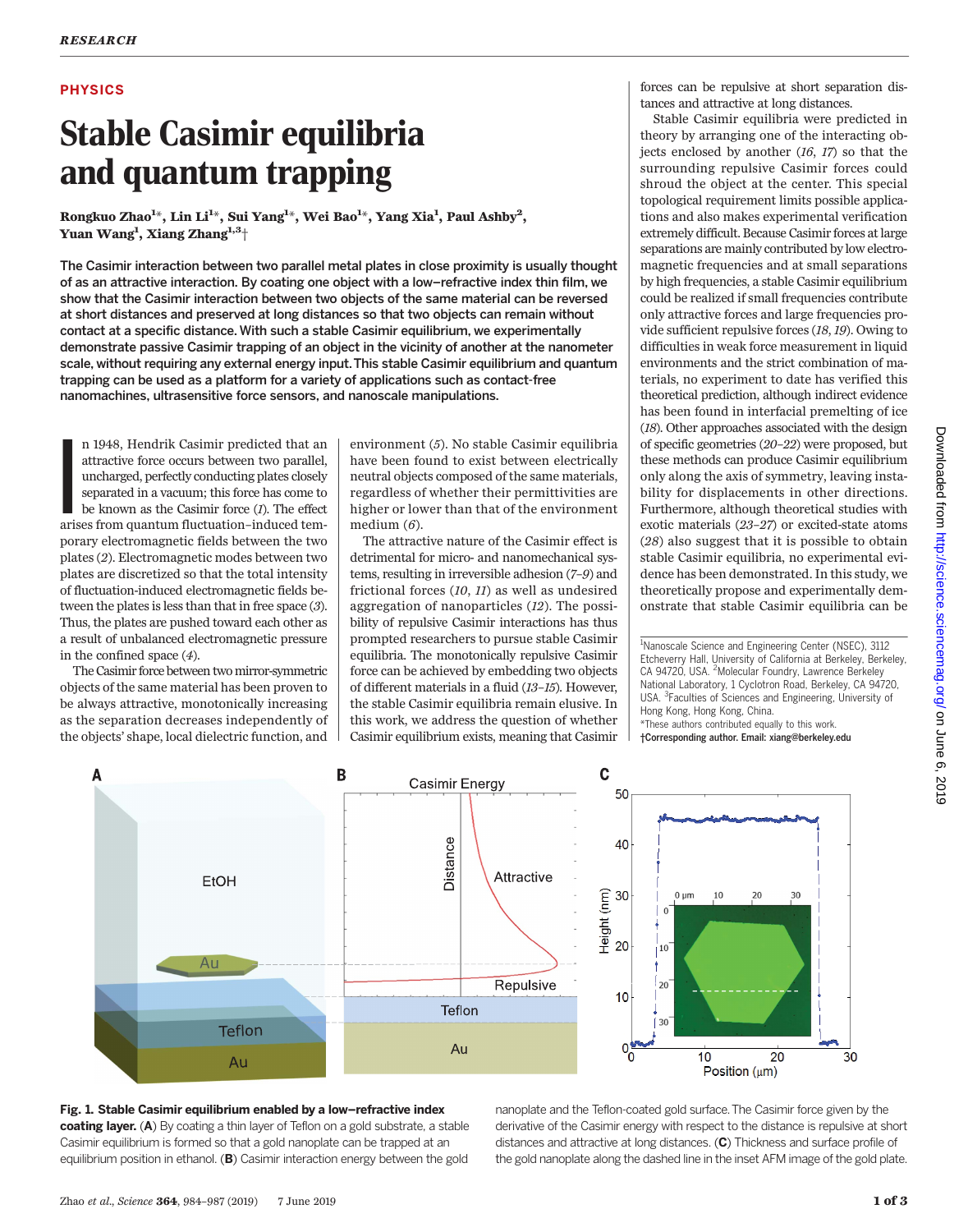achieved by coating one high–refractive index object with a thin layer of a low–refractive index dielectric.

We designed an experiment on Casimir trapping in a fluid, between two gold surfaces as high-index media, one of which is coated with a low-index polytetrafluoroethylene (Teflon, DuPont) (Fig. 1A). The three materials were chosen carefully with a designed permittivity relation (fig. S1). Calculations show that the Casimir force between the gold nanoplate and the Teflon-coated gold surface is repulsive when these objects are near each other and attractive at longer distances (Fig. 1B). The gold nanoplates were chemically synthesized with a single-crystal hexagonal shape, a thickness of 45 nm, and a lateral size of  $\sim$  25 µm (Fig. 1C) (29). The atomic force microscopy (AFM) tomography images show that the surface peak-to-valley roughnesses of the gold nanoplate, the gold substrate, and the Teflon film are less than 2 nm (Fig. 1C), 2 nm (fig. S2A), and 6 nm (fig. S2B), respectively. Such a nonmonotonic Casimir interaction between a gold surface and a Tefloncoated gold surface in ethanol solution is confirmed by direct force measurement using AFM (fig. S3). At the equilibrium position, the Casimir interaction energy reaches its minimum, creating a trapping potential. As a result, the gold nanoplate can be trapped near the surface at a certain distance. Moreover, the trapping distance is determined by the thickness of the Teflon coating (fig. S4).

Under an upright microscope, the gold nanoplates were clearly observed undergoing random Brownian motion in a given plane parallel to the surface without adhesion to the Teflon, which suggests that a strong repulsive Casimir interaction exists at a short distance between the gold nanoplate and the Teflon surface. When the devices were flipped upside down and transferred onto an inverted microscope (fig. S5), the gold nanoplates were still able to undergo random Brownian motion (movie S1 and fig. S6), confirming the existence of attractive Casimir interactions at long distances and, therefore, the trapping of gold nanoplates in the vicinity of the Teflon surface.

To quantify this stable Casmir equilibrium, we measured the reflectance spectrum from each gold nanoplate trapped in the vicinity of the Teflon-coated gold substrate (Fig. 2A). The 45-nmthick gold nanoplate behaves like a low-reflectivity mirror. When the low-reflectivity plate is brought within a certain distance of the high-reflectivity 200-nm-thick gold substrate, the Fabry-Pérot resonance dip is observed in the reflectance spectrum (Fig. 2B). By fitting the measured reflectance spectrum, the trapping distance can be experimentally determined (fig. S7). Variation of the measured trapping distance is very small ( $\sigma \sim \pm 3$  nm) (Fig. 2C), which indicates the existence of strong trapping force that provides a steep Casimir trapping potential. This trapping force provided by quantum fluctuation–induced electromagnetic fields is passive without any external energy input and can be much stronger than the optical trapping force where a high-intensity laser is needed.

As the Teflon thickness increased, the measured trapping distance increased proportionally



Fig. 2. Trapping distance determined by the thickness of the Teflon film.  $(A)$  By measuring the reflectance from an area of  $5 \mu m$  in diameter at the center of the nanoplate (fig. S5), the distance between the gold nanoplate and the Teflon surface can be determined by the Fabry-Pérot resonance in the reflectance spectrum. (B) Reflectance spectrum for a sample with a Teflon thickness of 91 nm. The whole spectrum was taken within 0.05 s. The dashed line is the fitting reflectance where the trapping distance is the only fitting parameter.  $(C)$  Trapping distances of the gold nanoplate over 23 min. The dashed line is the theoretical prediction without considering the thermal variation. (D) Trapping distance versus Teflon thickness. The experimental results were averaged over multiple measurements of multiple trapped particles. Error bars show the variation of the average position of multiple trapped particles. Because the Teflon thickness is precisely measured using the ellipsometer and confirmed using AFM, none of the error bars show the Teflon thickness variation. The dashed line is the theoretical prediction calculated by eq. S1.

to nearly half of the Teflon thickness (Fig. 2D). The good agreement between experimental results and theoretical predictions indicates that the trapping potential is solely provided by the balance of Casimir attractive and repulsive interactions. Our further control experiment confirms that the impact of residue charge is negligible (29).

Such nonmonotonic Casimir interaction acting on the gold nanoplate results from competition between repulsive forces from the Teflon film and attractive forces from the gold substrate. At small separations, the distance between the gold nanoplate and the Teflon surface is shorter than the distance between the nanoplate and the gold substrate. As a result, the repulsive forces contributed by the Teflon film become predominant, and the Casimir interaction energy thus converges to the repulsive interaction between the gold nanoplate and the Teflon film (green dashed line in Fig. 3A). At large separations, the distances from the gold nanoplate to the Teflon surface and from the gold nanoplate to the gold substrate are comparable. Considering that the gold substrate possesses much higher refractive indices than that of Teflon, the attractive forces from the gold substrate are much stronger than the repulsive forces from the Teflon film, and the Casimir interaction energy thus converges to the attractive interaction between the gold nanoplate and the gold substrate (blue dashed line in Fig. 3A).

The underlying physics can be further understood by investigating Casimir force contributions from different frequencies and different parallel momenta that are two integration variables in Casimir force calculation (eq. S1). The repulsive contributions are mainly from large parallel momenta and high frequencies (Fig. 3B). Here, the fluctuation-induced electromagnetic fields are evanescent surface waves, which decay exponentially away from the surface. The larger parallel momentum and larger frequency indicate that the evanescent field decays faster (30). If the decaying field cannot penetrate through the Teflon to interact with the gold substrate underneath, this portion of the fluctuation-induced electromagnetic field will interact only with Teflon, thus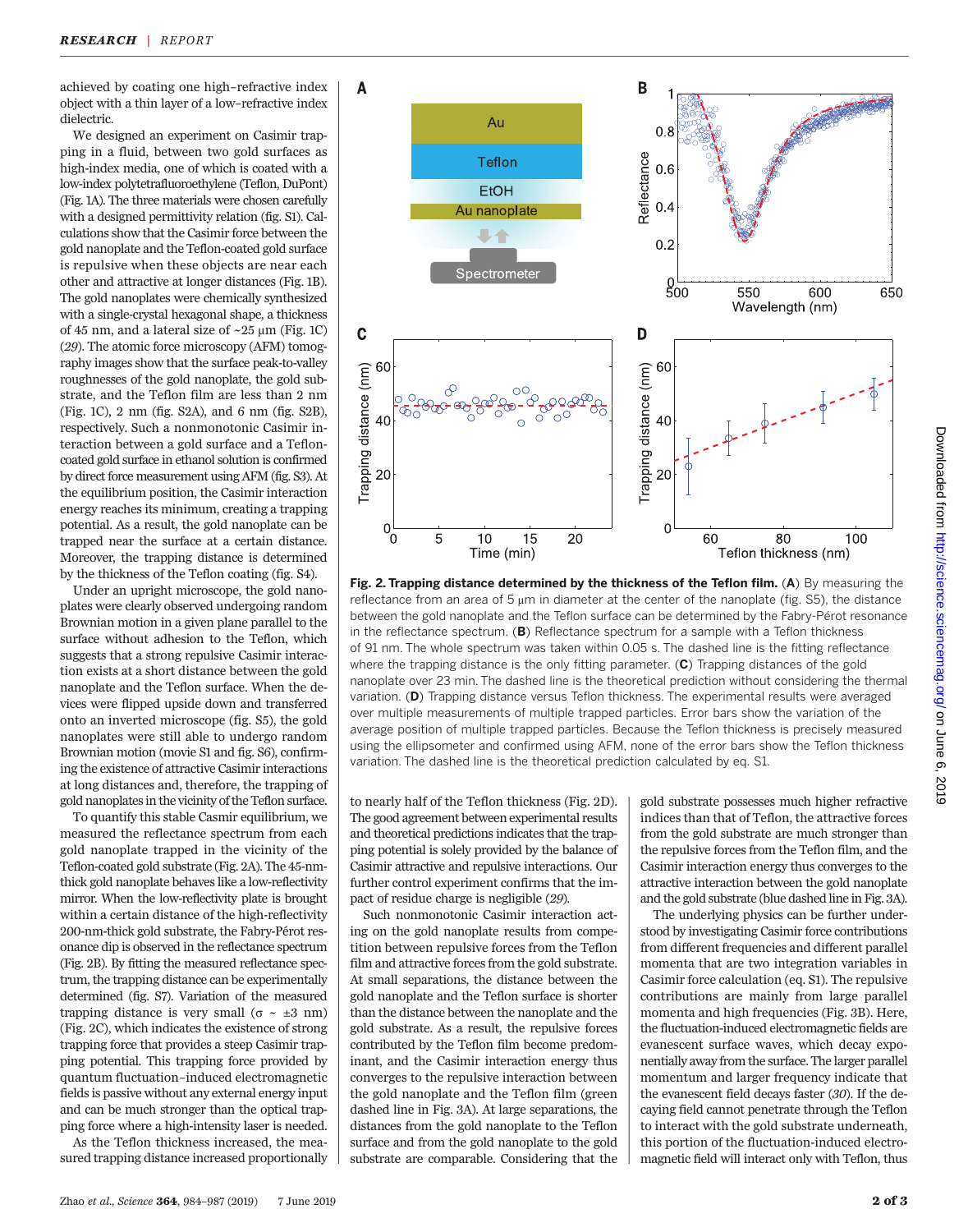



contributing repulsive forces to balance the attractive force from the gold substrate (fig. S8).

We have observed that the Casimir interaction between a gold nanoplate and a Teflon-coated gold surface is repulsive at short separations and attractive at long separations. With the demonstrated Casimir equilibrium, two adjacent objects can remain separated at a well-controlled distance. This fundamental quantum trap is passive, which will lead to contact-free nanomechanical systems and controlled self-assembly.

### REFERENCES AND NOTES

- 1. H. B. G. Casimir, Proc. K. Ned. Akad. Wet. 51, 793–795 (1948).
- 2. L. M. Woods et al., Rev. Mod. Phys. 88, 045003 (2016). 3. M. Bordag, G. L. Klimchitskaya, U. Mohideen,
- V. M. Mostepanenko, Advances in the Casimir Effect (Oxford Univ. Press, 2009). 4. E. M. Lifshitz, Sov. Phys. JETP 2, 73–83 (1956).
- 5. O. Kenneth, I. Klich, Phys. Rev. Lett. 97, 160401 (2006).
- 6. S. J. Rahi, M. Kardar, T. Emig, Phys. Rev. Lett. 105, 070404 (2010).
- 7. F. W. DelRio et al., Nat. Mater. 4, 629–634 (2005).
- 8. E. Buks, M. L. Roukes, Phys. Rev. B 63, 033402 (2001).
- 9. F. M. Serry, D. Walliser, G. J. Maclay, J. Appl. Phys. 84, 2501–2506 (1998). 10. Y. Mo, K. T. Turner, I. Szlufarska, Nature 457, 1116–1119 (2009).
- 11. E. Gnecco, E. Meyer, Fundamentals of Friction and Wear on the Nanoscale (Springer, ed. 2, 2015).
- 12. J. N. Israelachvili, Intermolecular and Surface Forces (Elsevier, ed. 3, 2011)
- 13. J. N. Munday, F. Capasso, V. A. Parsegian, Nature 457, 170–173 (2009).
- 14. A. Milling, P. Mulvaney, I. Larson, J. Colloid Interface Sci. 180, 460–465 (1996).
- 15. A. Meurk, P. F. Luckham, L. Bergstrom, Langmuir 13, 3896–3899 (1997).
- 16. A. W. Rodriguez et al., Phys. Rev. Lett. 101, 190404 (2008).
- 17. S. J. Rahi, S. Zaheer, Phys. Rev. Lett. 104, 070405 (2010).
- 18. L. A. Wilen, J. S. Wettlaufer, M. Elbaum, M. Schick, Phys. Rev. B 52, 12426–12433 (1995).
- 19. A. W. Rodriguez et al., Phys. Rev. Lett. 104, 160402 (2010).
- 20. M. Levin, A. P. McCauley, A. W. Rodriguez, M. T. H. Reid,
- S. G. Johnson, Phys. Rev. Lett. 105, 090403 (2010). 21. A. W. Rodriguez, J. D. Joannopoulos, S. G. Johnson,
- Phys. Rev. A 77, 062107 (2008).
- 22. L. Tang et al., Nat. Photonics 11, 97–101 (2017).
- 23. O. Kenneth, I. Klich, A. Mann, M. Revzen, Phys. Rev. Lett. 89, 033001 (2002).
- 24. F. S. S. Rosa, D. A. R. Dalvit, P. W. Milonni, Phys. Rev. Lett. 100. 183602 (2008).
- 25. R. Zhao, J. Zhou, Th. Koschny, E. N. Economou, C. M. Soukoulis, Phys. Rev. Lett. 103, 103602 (2009).
- 26. R. Zhao, Th. Koschny, E. N. Economou, C. M. Soukoulis, Phys. Rev. B 83, 075108 (2011).
- 27. A. G. Grushin, A. Cortijo, Phys. Rev. Lett. 106, 020403 (2011).
- 28. D. E. Chang, K. Sinha, J. M. Taylor, H. J. Kimble, Nat. Commun. 5, 4343 (2014).
- 29. Materials, methods, and additional information are available as supplementary materials.
- 30. S. A. Maier, Plasmonics: Fundamentals and Applications (Springer, 2007).

## ACKNOWLEDGMENTS

R.Z. thanks J. Pendry for helpful theoretical discussion at Imperial College London before he joined UC Berkeley. Funding: This work was primarily supported by the U.S. Office of Naval Research (ONR) MURI program (grant N00014-17-1-2588), the King Abdullah University of Science and Technology Office of Sponsored Research (OSR) (award OSR-2016-CRG5-2950-03), and the Gordon and Betty Moore Foundation. We also acknowledge the AFM user facility at the Molecular Foundry, supported by the U.S. Department of Energy, Office of Science, Office of Basic Energy Sciences (contract DE-AC02-05CH11231). Author contributions: R.Z., S.Y., and X.Z. conceived the project. R.Z. performed theoretical investigations. R.Z., L.L., S.Y., and W.B. designed the trapping experiments. R.Z., L.L., and S.Y. performed the trapping measurements. R.Z., L.L., S.Y., and W.B. fabricated the samples. S.Y. performed the zeta potential measurement. W.B. and Y.X. performed AFM measurements with assistance from P.A. All authors contributed to manuscript preparation and discussion. X.Z. and Y.W. guided the research. Competing interests: The authors declare no competing interests. Data and materials availability: All data are available in the manuscript or the supplementary materials.

#### SUPPLEMENTARY MATERIALS

[science.sciencemag.org/content/364/6444/984/suppl/DC1](http://science.sciencemag.org/content/364/6444/984/suppl/DC1) Materials and Methods

Figs. S1 to S10 Table S1 References (31–37)

Movie S1

20 February 2019; accepted 17 May 2019 10.1126/science.aax0916